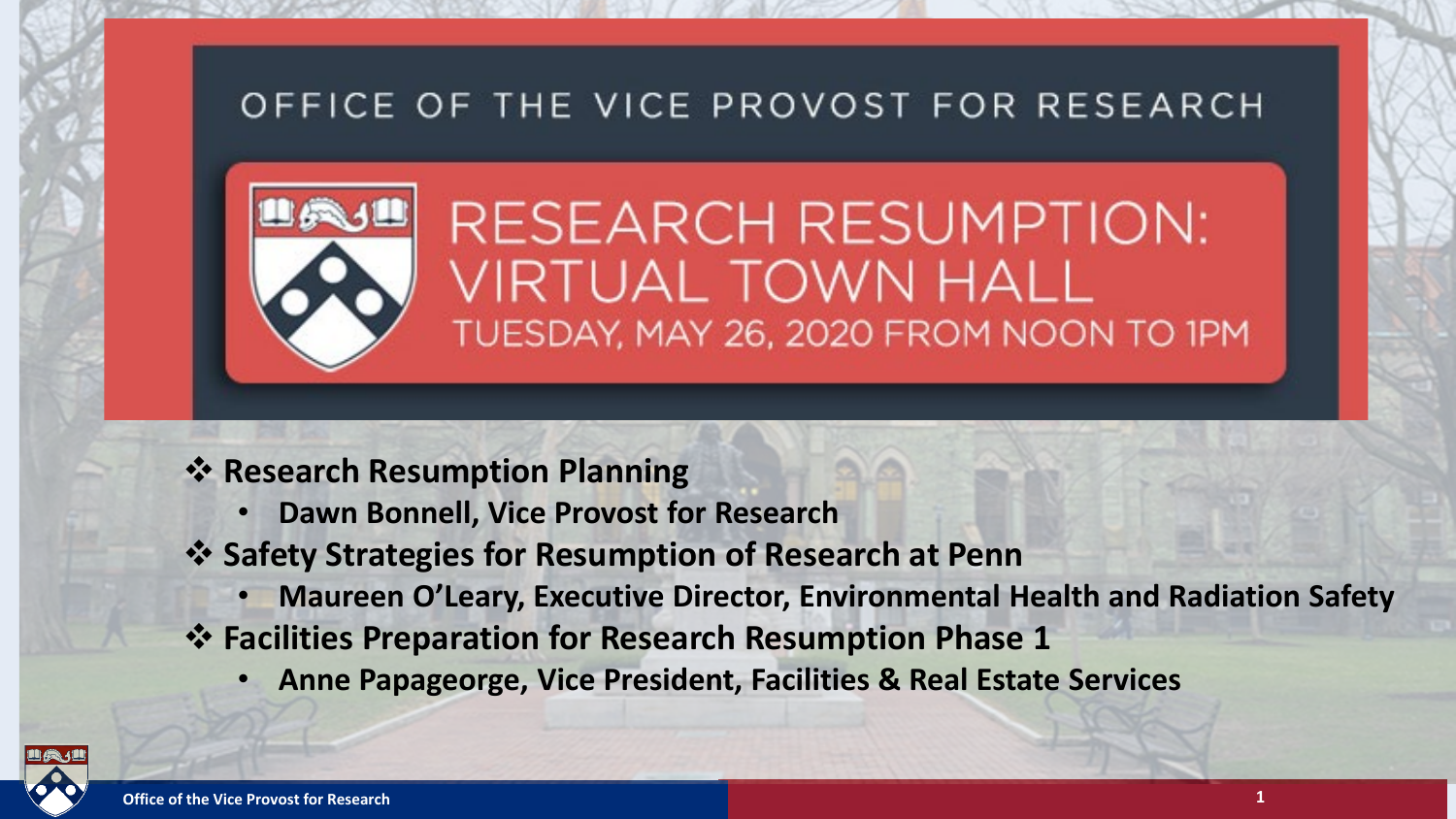### **PLANNING TO OPEN UNIVERSITY OPERATIONS**

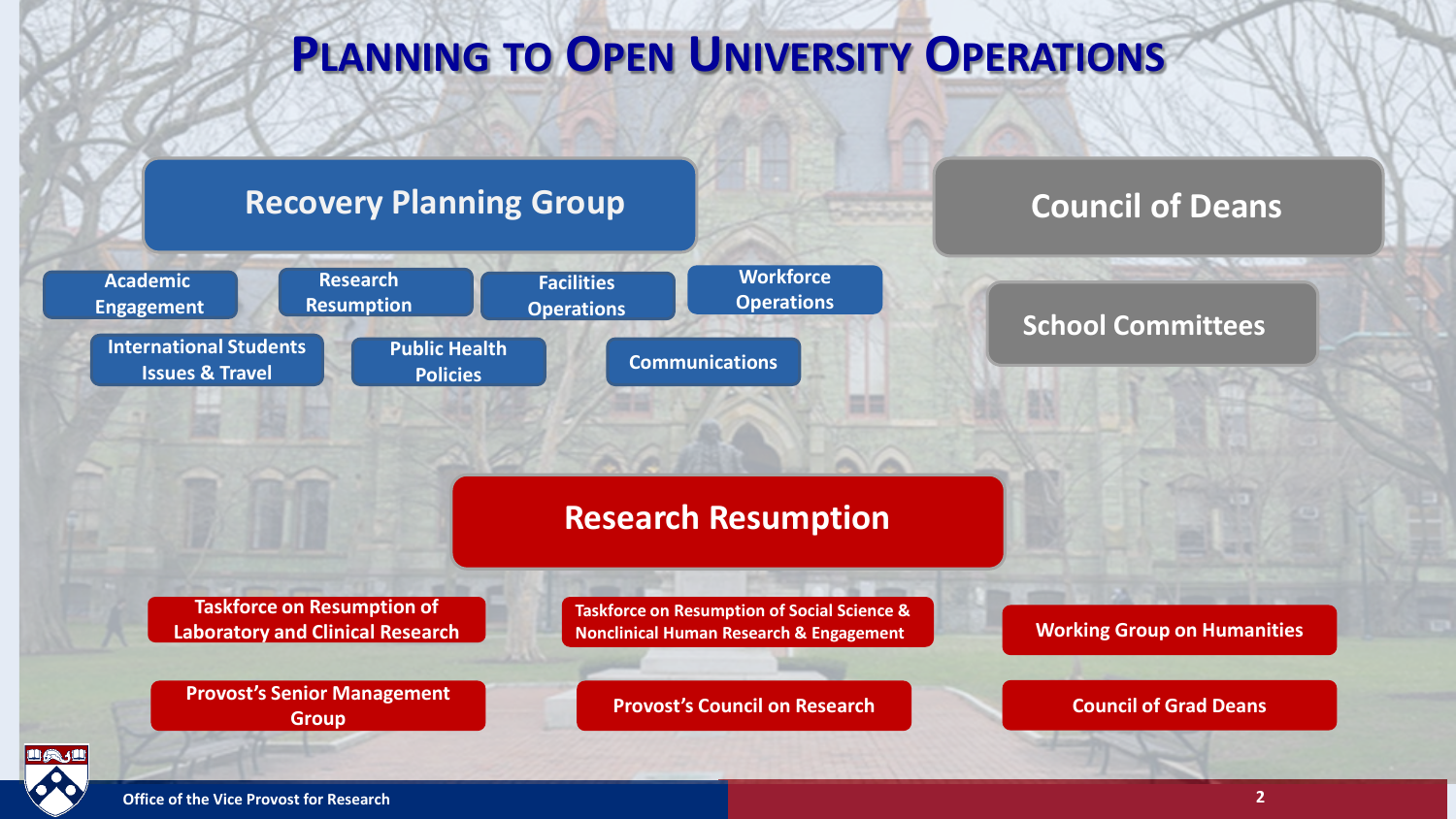## **RESUMPTION OF RESEARCH ON CAMPUS**

**Research Resumption** 

#### RESOURCE RESUMPTION Overview of Resea **Resumption Phas** Resumption Phase Resumption Phase **RESOURCES** Research Resumption Plan Meeting Social Distancing & Hygien

#### **University of Pennsylvania Research Resumption Strategy Master Plan**

Last updated: May 13, 2020

As the University anticipates improvement in the trajectory of the pandemic, we have begun planning to resume our research activity. The plan for the resumption of research was informed by several task forces and councils, representing input from all Penn schools. The document and associated resources will evolve as technology and tools that support research resumption are develop

#### OF THE VICE PROVOST FOR RESEARCH



**RESEARCH RESUMPTION:** 'IRTUAL TOWN HALL

Dawn Bonnell, Vice Provost for Research Maureen O'Leary, EHRS Executive Director Papageorge, VP for Facilities & Real Estate Services

oin a discussion on Research Resumption including lines, resources to support ramp up activities, and training, along with questions from the community

> Tues, May 26 from Noon - 1pm Open to the Penn Community at research unenn edu/town-ha



#### **Research Resumption Plan Principles:**

- **Minimize risks to the health and safety of the community**
- **Minimize adverse impact on early stage researchers**
- **Sustain the highest levels of excellence in research**
- **Prioritize COVID-19-related research**

### **Phased in Strategy:**

- **Phase I: Begins June 1, 2020**
	- **Increase of prioritized research**
	- **Enforce population density restrictions (20%)**
	- **Continue telework**
- **Phase II:**
	- **Expand scope of research operations**
	- **Increase the population (50%)**
	- **Enforce social distancing**
	- **Continue telework**
- **Phase III:**

**Return to full research operations with new awareness and hygiene practices as the norm and telework utilized when possible** 

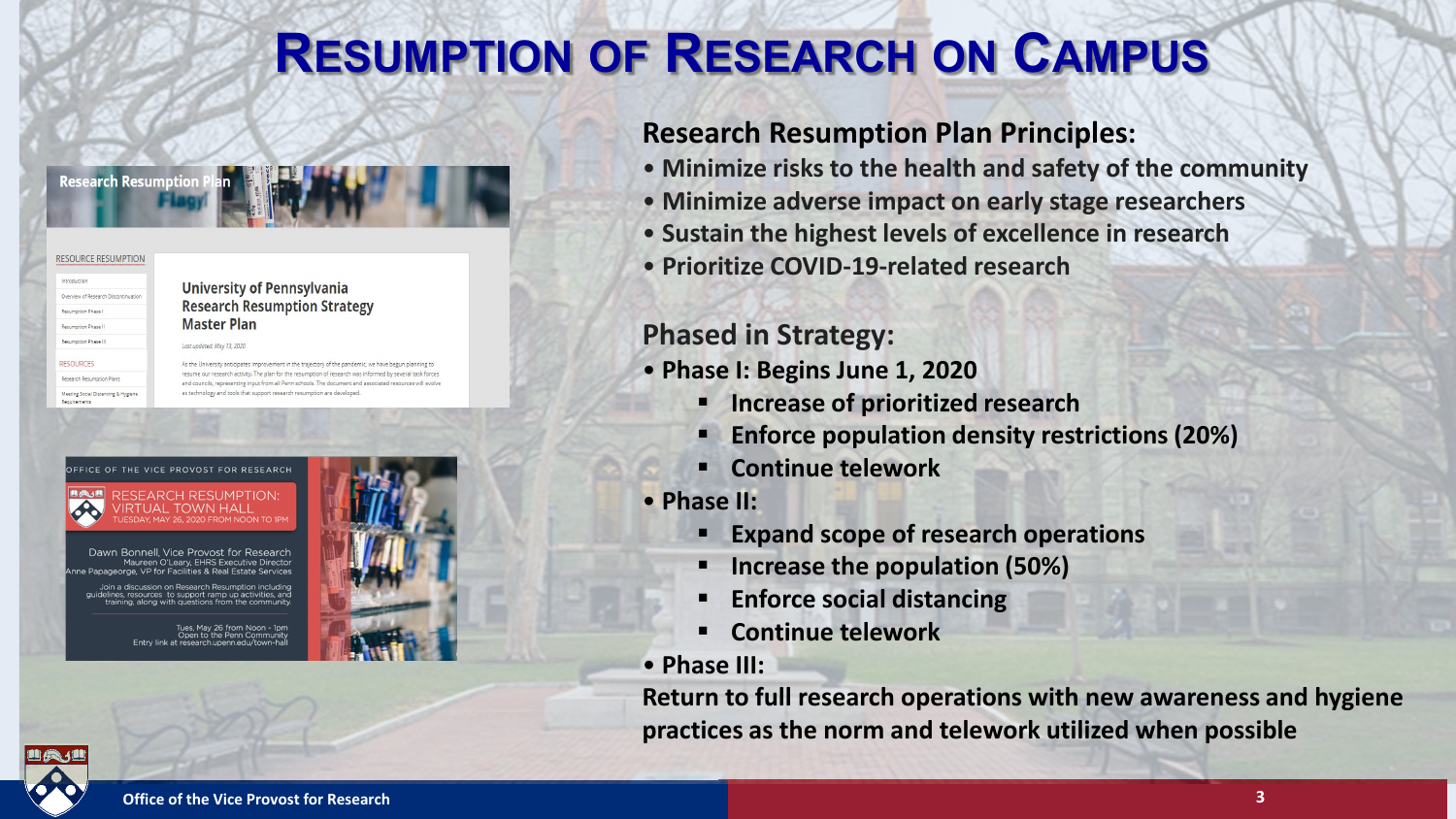# **SAFE RESEARCH ON CAMPUS RESPONSIBILITIES AND REQUIREMENTS**

### • **School Plans:**

- **Manage population density across floors, building, departments and core facilities**
- **Establish policies on meetings and use of general space**
- **Evaluate and prioritize research activities**
- **Evaluate and oversee research resumption plans**
- **Principal Investigators Core and Facility Director Plans Approved by the School**
	- **Social distancing, PPE requirements, cleaning protocols for lab-related research**
	- **Minimizing the number of people in labs or other research spaces**
	- **For field work: travel and with social distancing off-site, risks to participants and researchers**
- **Mandatory COVID Training** 
	- **Students and post doc participation voluntary**
	- **Symptom Screening Daily**

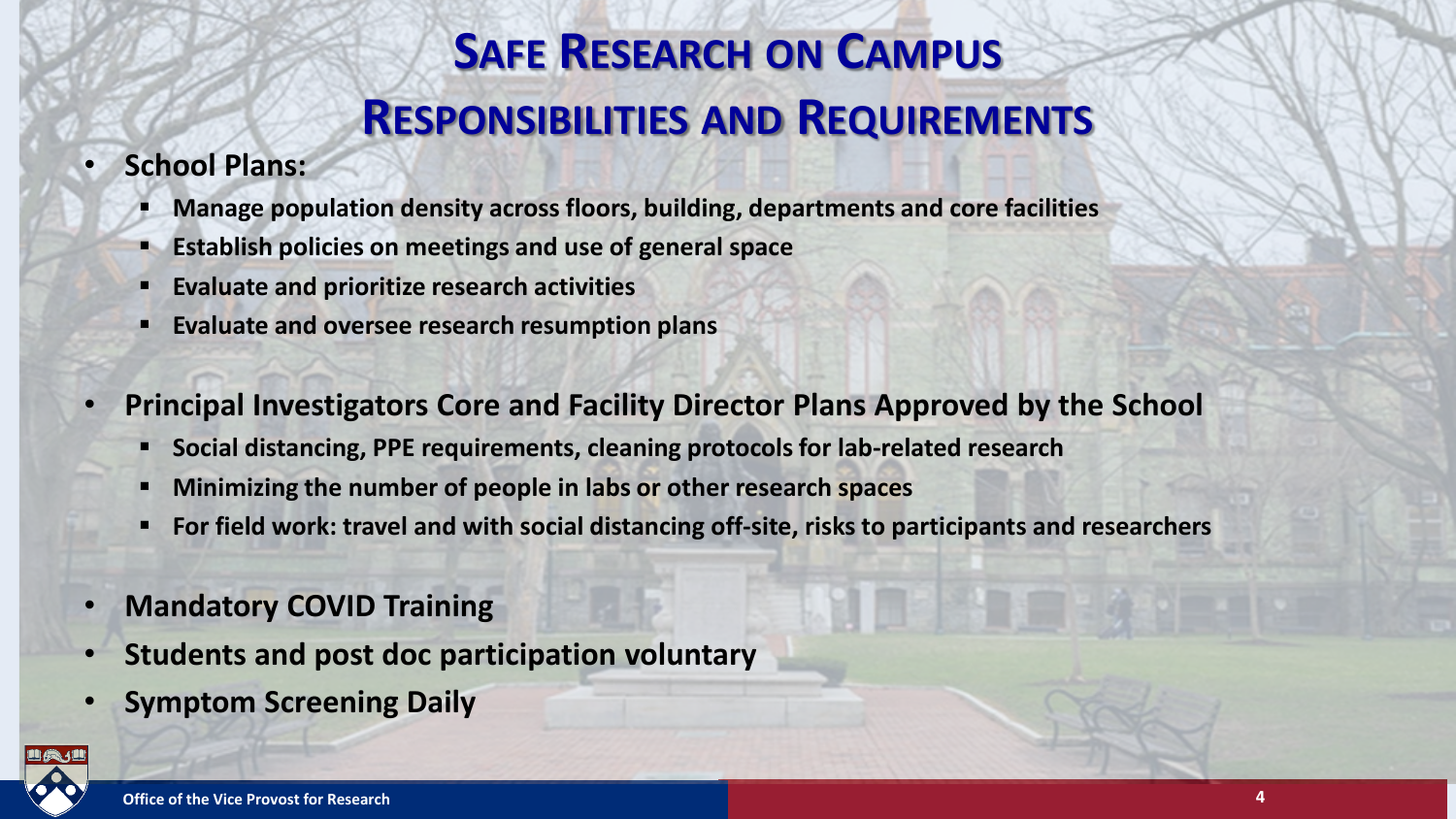## **CONDITIONS DURING PHASES OF CAMPUS RESEARCH**

| <b>Activity</b>                             | <b>Ramp Down</b>                      | <b>Phase I</b>                                | <b>Phase II</b>                               | <b>Phase III</b>                         |
|---------------------------------------------|---------------------------------------|-----------------------------------------------|-----------------------------------------------|------------------------------------------|
| <b>Population density</b>                   | < 10%                                 | 20%                                           | 50%                                           | 100% new normal                          |
| <b>Research type</b>                        | <b>Essential</b>                      | <b>Essential + prioritized</b>                | <b>Approved</b>                               | <b>All</b>                               |
| <b>Travel</b><br>(per Penn policy)          | <b>None</b>                           | <b>None</b>                                   | <b>Approved field</b><br>research only        | <b>According to</b><br>university policy |
| <b>Telework</b>                             | <b>Most activity done</b><br>remotely | All that is possible                          | All that is possible                          | When reasonable                          |
| <b>Hygiene Masks, etc.</b>                  | <b>Required</b>                       | <b>Required</b><br><b>CDC</b> recommendations | <b>Required</b><br><b>CDC</b> recommendations | <b>According to</b><br>university policy |
| Students/post docs<br>occupy shared offices | <b>No</b>                             | <b>No</b>                                     | If social distancing is<br>possible           | <b>Yes</b>                               |
|                                             |                                       |                                               |                                               |                                          |

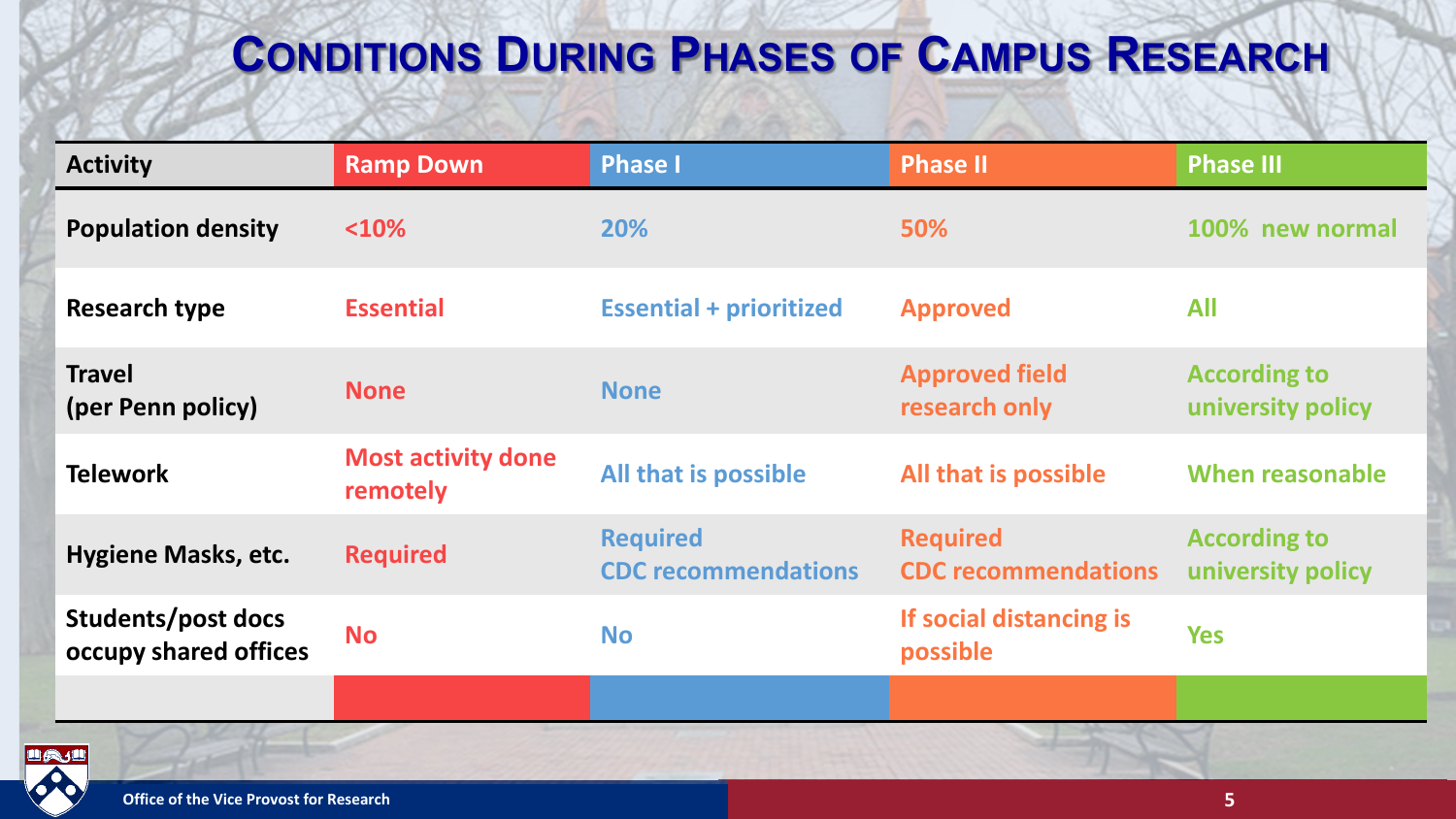

### **Research Resumption: Resource Hub**



| <b>RESUMPTION PLAN</b>                 | As new training courses, policies, guidelines, webforms and resources are made available to<br>assist you in your resumption of research at Penn, they will be made available here. | PHASE IN SUMMARY CHART                   |
|----------------------------------------|-------------------------------------------------------------------------------------------------------------------------------------------------------------------------------------|------------------------------------------|
| TOWN HALL TUES MAY 26 @ NOON           |                                                                                                                                                                                     | <b>LAB CLEANING &amp; DISINFECTION</b>   |
| MEETING SOCIAL DISTANCING REQUIREMENTS | <b>LABORATORY GUIDANCE</b><br>The office of EHRS has extensive guidance on laboratory safety while resuming research including:                                                     | <b>PPE &amp; PREVENTING TRANSMISSION</b> |
| <b>RESEARCH FIELD WORK</b>             | . Lab Cleaning and Disinfection COVID-19 Guidance<br>. Research Resumption: Lab PPE and Preventing COVID-19 Transmission in Penn Labs<br>· Research Resumption: FAQ                 | <b>COVID-19 TRAINING</b>                 |
| <b>CLINICAL RESEARCH</b>               |                                                                                                                                                                                     | <b>COVID-19 EXPOSURES</b>                |
| <b>SOCIAL SCIENCE &amp; HUMANITIES</b> | <b>POST DOC CONCERNS</b><br><b>GRAD STUDENT CONCERNS</b><br>SOCIAL DISTANCING CONCERNS                                                                                              | <b>FORM: RESUMPTION NOTIFICATION</b>     |